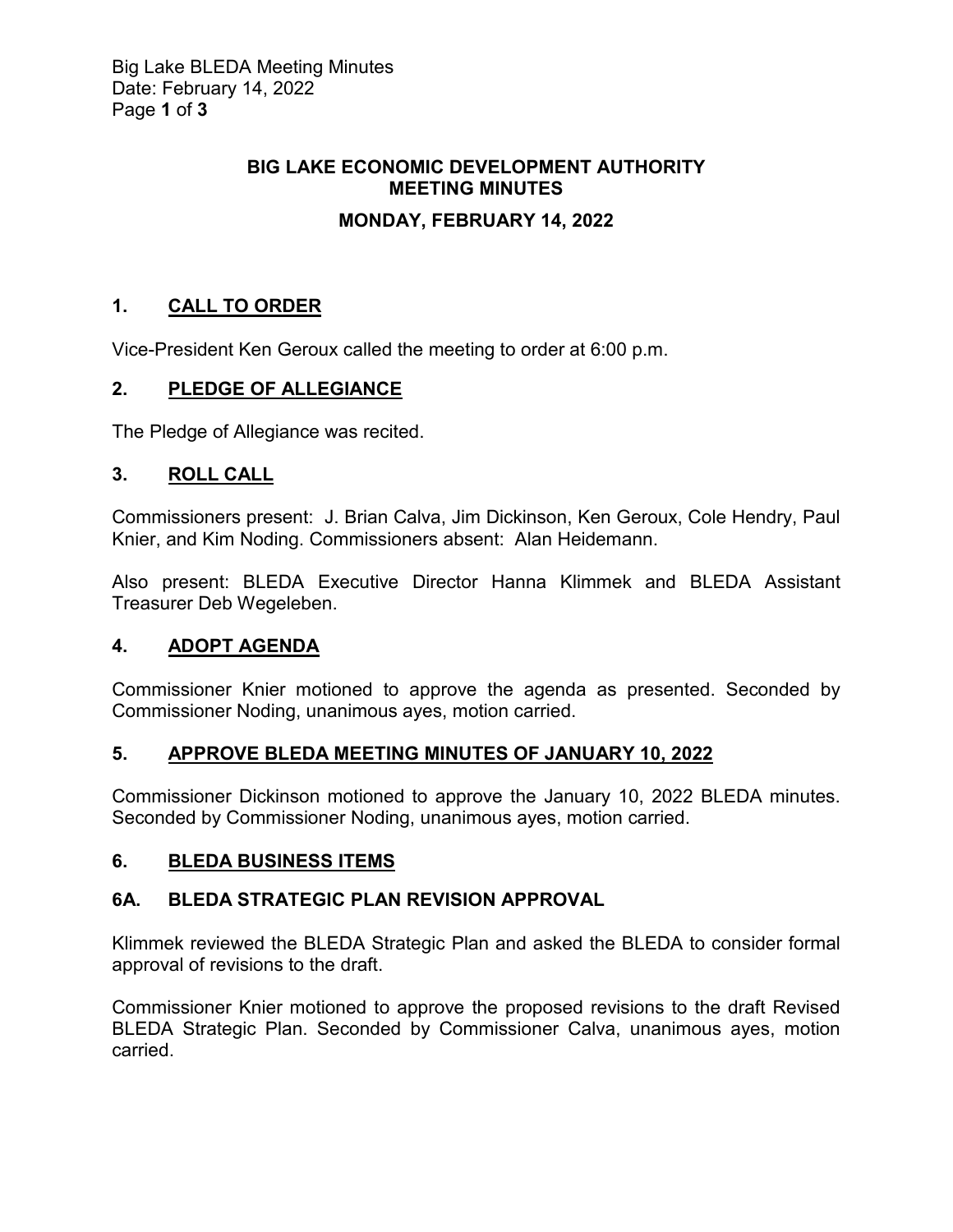#### **6B. SET SPECIAL BLEDA GATHERING FOR THE 2022 BIG LAKE CHAMBER OF COMMERCE & INDUSTRY COMMUNITY FAIR**

Klimmek reviewed that the Big Lake Chamber of Commerce and Industry Community Fair is coming up on Saturday, April 23, 2022 from 10:00 am to 1:00 pm at the Big Lake High School and that there might be a quorum of BLEDA Commissioners. She asked the BLEDA to set a special gathering for this event.

Dickinson stated that he will be attending the event. Knier encouraged all Commissioners to attend the event.

Commissioner Dickinson motioned to set a Special BLEDA gathering for Saturday, April 23, 2022 from 10:00 a.m. to 1:00 p.m. at the Big Lake High School (501 Minnesota Avenue) for the Big Lake Chamber of Commerce and Industry Community Fair. Seconded by Commissioner Calva, unanimous ayes, motion carried.

## **6C. LAND DEVELOPMENT PROCESS CHARTS**

Klimmek reviewed that the Community Development Department has created a set of charts to illustrate the City's land development process. She stated that the charts are intended to serve as an educational tool for those interested or participating in the land development process including developers, appointed/elected officials, staff, consultants, etc.

Knier asked if these charts will be helpful to developers. Klimmek stated that these will be helpful in regard to City expectations of developers. She also stated that what is outlined in the charts are statutorily required. Geroux stated that these charts will hopefully streamline the process for developers.

#### **6D. SHERBURNE COUNTY EDA – TAX ABATEMENT PRESENTATION**

Klimmek reviewed that Jessica Green from Northland Public Finance provided a presentation on Tax Abatement Authority to the Sherburne County EDA during their most recent meeting on January 27, 2022.

## **6E. BLEDA BUDGET AND LIST OF CLAIMS**

Commissioner Dickinson motioned to accept the budget report and approve the BLEDA List of Claims for January 2022 as presented. Seconded by Commissioner Noding, unanimous ayes, motion carried.

## **6F. COMMUNITY DEVELOPMENT DEPARTMENT UPDATE**